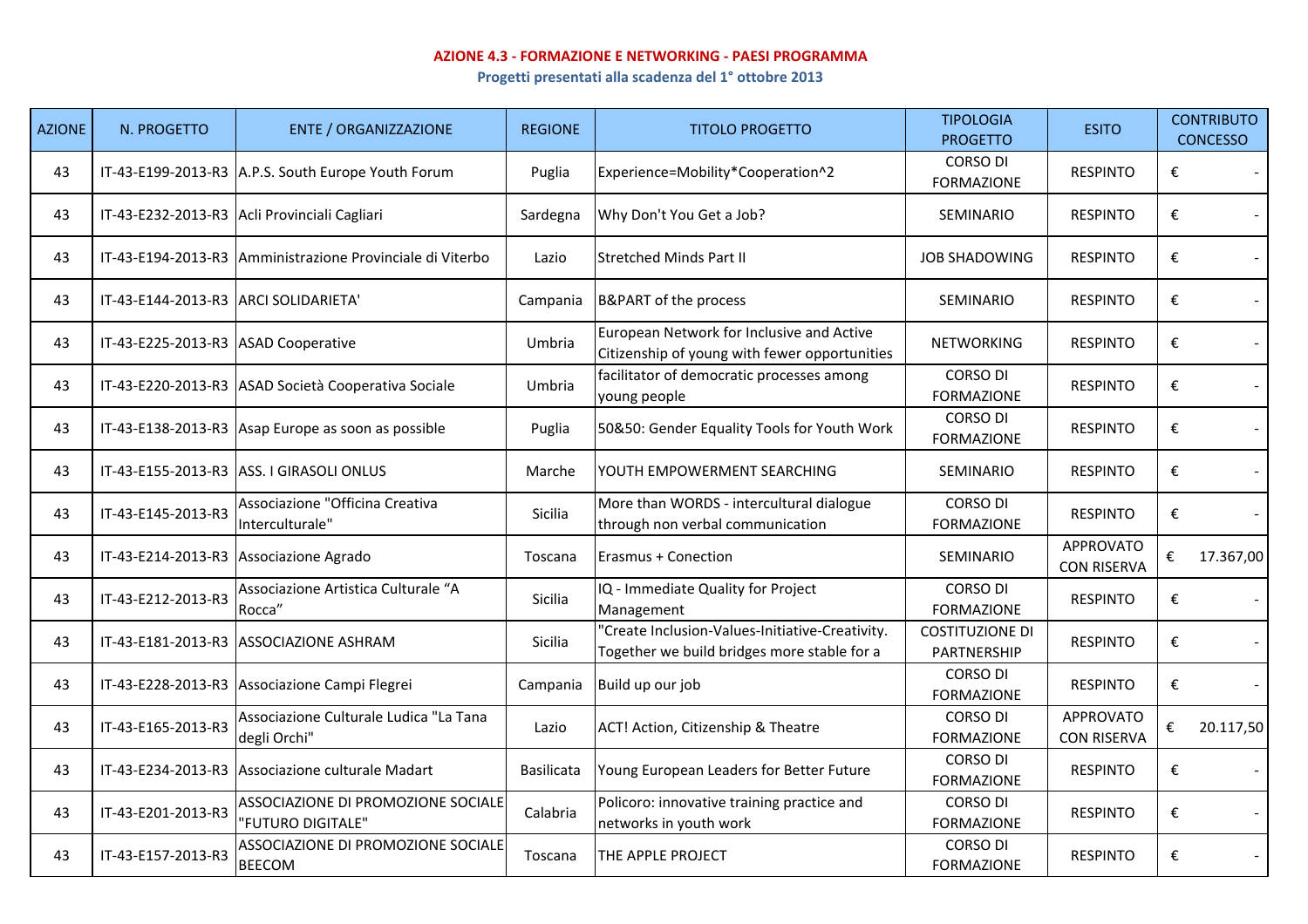| 43 | IT-43-E217-2013-R3 | ASSOCIAZIONE DI PROMOZIONE SOCIALE<br>LA FENICE                                              | Piemonte  | A NEW BEGINNING: MOVING TOGETHER<br>FROM YIA TO ERASMUS +                                | <b>CORSO DI</b><br><b>FORMAZIONE</b>    | <b>RESPINTO</b>                        | € |           |
|----|--------------------|----------------------------------------------------------------------------------------------|-----------|------------------------------------------------------------------------------------------|-----------------------------------------|----------------------------------------|---|-----------|
| 43 | IT-43-E143-2013-R3 | ASSOCIAZIONE DI PROMOZIONE SOCIALE<br>SIKANIE                                                | Sicilia   | go over web g@p                                                                          | <b>CORSO DI</b><br><b>FORMAZIONE</b>    | <b>RESPINTO</b>                        | € |           |
| 43 | IT-43-E169-2013-R3 | Associazione di promozione turistica e<br>sociale IN TOUR                                    | Calabria  | Intercultural Dialogue&Active Citizenship                                                | <b>CORSO DI</b><br><b>FORMAZIONE</b>    | <b>RESPINTO</b>                        | € |           |
| 43 | IT-43-E200-2013-R3 | Associazione di rete INCA Italia.<br>International Network for Culture and<br>Arts in Italia | Campania  | Artistic Tools for Young Activism                                                        | <b>CORSO DI</b><br><b>FORMAZIONE</b>    | <b>RESPINTO</b>                        | € |           |
| 43 | IT-43-E187-2013-R3 | Associazione Giosef Italy- Giovani senza<br>frontiere                                        | Campania  | <b>Treerd Life</b>                                                                       | <b>SEMINARIO</b>                        | <b>RESPINTO</b>                        | € |           |
| 43 |                    | IT-43-E190-2013-R3 Associazione GIOSEF-UNITO                                                 | Piemonte  | FE.MALE                                                                                  | CORSO DI<br><b>FORMAZIONE</b>           | <b>APPROVATO</b><br><b>CON RISERVA</b> | € | 18.886,00 |
| 43 |                    | IT-43-E137-2013-R3 Associazione Giovanile Mapuche                                            | Abruzzo   | N.E.W. - Navigate the European Waves with<br>Non-Formal Learning                         | <b>COSTITUZIONE DI</b><br>PARTNERSHIP   | <b>RESPINTO</b>                        | € |           |
| 43 |                    | IT-43-E152-2013-R3 Associazione liberi artigiani                                             | Lazio     | Art In (E)Motion - Train Your A.I.M.                                                     | <b>CORSO DI</b><br><b>FORMAZIONE</b>    | <b>APPROVATO</b><br><b>CON RISERVA</b> | € | 17.437,00 |
| 43 |                    | IT-43-E203-2013-R3 ASSOCIAZIONE NUOVI LINGUAGGI                                              | Marche    | YiA x $E+ = 2020$ . A partnership-building activity<br>for new challegences of Erasmus+. | <b>COSTITUZIONE DI</b><br>PARTNERSHIP   | <b>RESPINTO</b>                        | € |           |
| 43 | IT-43-E139-2013-R3 | Associazione per la Mobilitazione Sociale<br>Onlus                                           | Sicilia   | Youth policies: good experiences to compare                                              | SEMINARIO                               | <b>APPROVATO</b>                       | € | 23.073,00 |
| 43 |                    | IT-43-E233-2013-R3 ASSOCIAZIONE ROMA' ONLUS                                                  | Lazio     | 'We fight against discrimination" International<br>partnership building seminar          | <b>COSTITUZIONE DI</b><br>PARTNERSHIP   | <b>RESPINTO</b>                        | € |           |
| 43 |                    | IT-43-E239-2013-R3 Associazione TRAMES                                                       | Toscana   | KEYPLAYERS! GET UP AND WALK IN EUROPE!                                                   | <b>VISITA DI</b><br><b>FATTIBILITA'</b> | <b>RESPINTO</b>                        | € |           |
| 43 |                    | IT-43-E171-2013-R3 Associazione Uniamoci Onlus                                               | Sicilia   | Together Against Marginalization                                                         | SEMINARIO                               | <b>RESPINTO</b>                        | € |           |
| 43 |                    | IT-43-E198-2013-R3 Associazione Uniamoci Onlus                                               | Sicilia   | Youth Cooperation for the future Europe                                                  | <b>COSTITUZIONE DI</b><br>PARTNERSHIP   | <b>RESPINTO</b>                        | € |           |
| 43 |                    | IT-43-E160-2013-R3 Associazione Work in Progress                                             | Veneto    | Learning to Learn and Self-Directed Learning:<br>Where are we? What next?                | <b>SEMINARIO</b>                        | <b>RESPINTO</b>                        | € |           |
| 43 |                    | IT-43-E177-2013-R3 Associazione Work in Progress                                             | Veneto    | Structuring non formal education: an<br>opportunity for social inclusion                 | <b>CORSO DI</b><br><b>FORMAZIONE</b>    | <b>APPROVATO</b><br><b>CON RISERVA</b> | € | 17.196,00 |
| 43 |                    | IT-43-E179-2013-R3 Assoociazione Work in Progress                                            | Veneto    | Learning to Learn and Self-Directed Learning:<br>Where are we? What next?                | SEMINARIO                               | <b>RESPINTO</b>                        | € |           |
| 43 | IT-43-E222-2013-R3 | Aurive Società Cooperativa sociale:<br>risorse sociali per lo sviluppo ONLUS                 | Piemonte  | E-inclusion: ict as a tool to include<br>disadvantaged youngsters                        | CORSO DI<br><b>FORMAZIONE</b>           | APPROVATO<br><b>CON RISERVA</b>        | € | 16.339,00 |
| 43 | IT-43-E172-2013-R3 | Betania Società Cooperativa Sociale<br>o.n.l.u.s.                                            | Lombardia | MP4! - Match point forMP4! - Punti<br>d'incontro per                                     | NETWORKING                              | <b>RESPINTO</b>                        | € |           |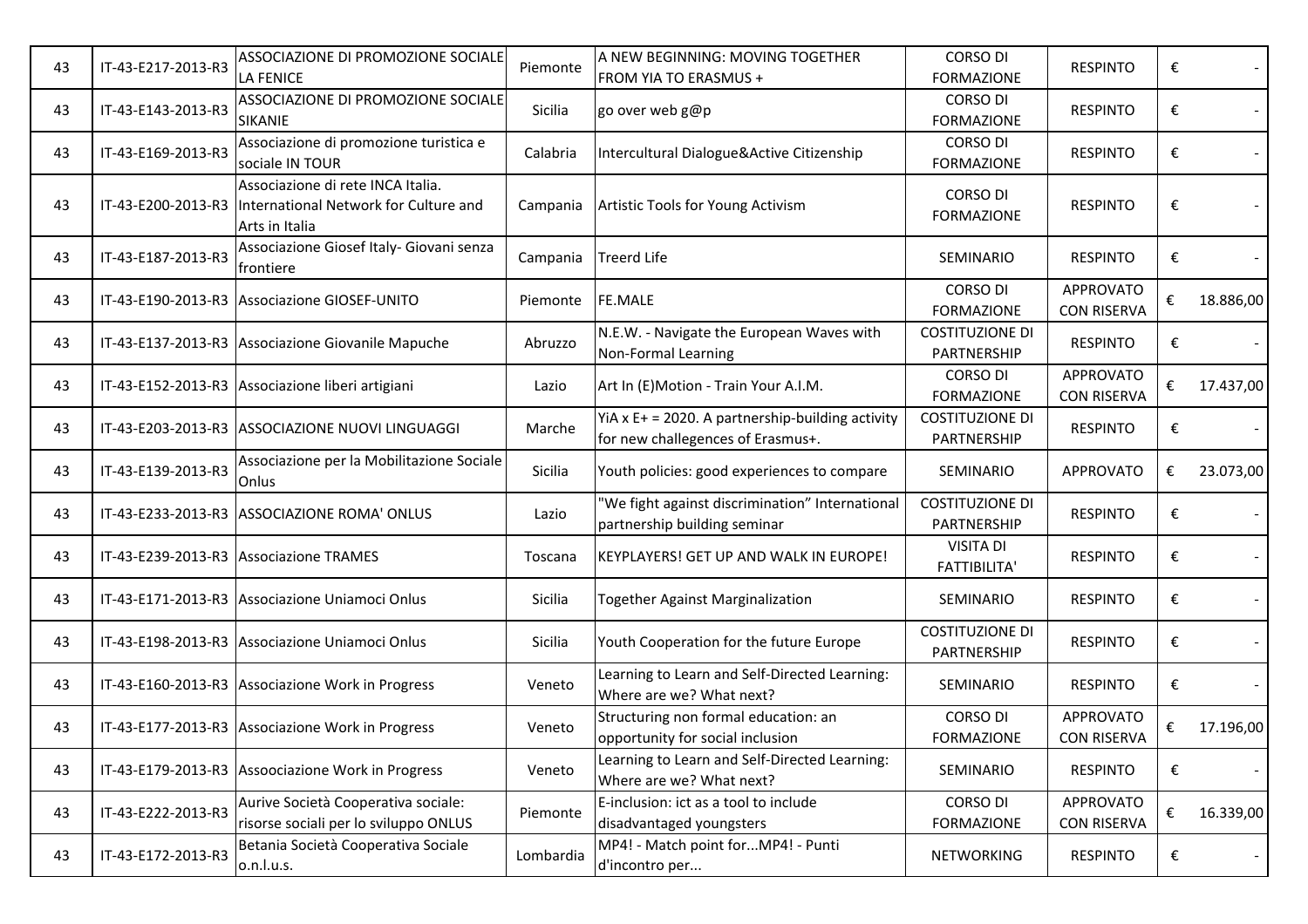| 43 |                                        | IT-43-E182-2013-R3 C.S.F. - Cooperazione Senza Frontiere       | Sicilia            | Financial Tools for Social Inclusion                                       | <b>CORSO DI</b><br><b>FORMAZIONE</b>  | <b>RESPINTO</b>                        | €                       |                          |
|----|----------------------------------------|----------------------------------------------------------------|--------------------|----------------------------------------------------------------------------|---------------------------------------|----------------------------------------|-------------------------|--------------------------|
| 43 | IT-43-E226-2013-R3 Cachimbo            |                                                                | Lazio              | <b>OUTlearning</b>                                                         | <b>CORSO DI</b><br><b>FORMAZIONE</b>  | <b>RESPINTO</b>                        | €                       |                          |
| 43 |                                        | IT-43-E202-2013-R3 Casa per la Pace Milano                     | Lombardia          | liberARTI                                                                  | <b>CORSO DI</b><br><b>FORMAZIONE</b>  | <b>RESPINTO</b>                        | €                       |                          |
| 43 | IT-43-E164-2013-R3                     | Centro per lo Sviluppo Creativo "Danilo<br>Dolci'              | Sicilia            | Pathways to work in Europe                                                 | <b>CORSO DI</b><br><b>FORMAZIONE</b>  | <b>RESPINTO</b>                        | €                       |                          |
| 43 |                                        | IT-43-E189-2013-R3 Centro Studi di Cultura Europea             | Sicilia            | Active Citizens in Europe                                                  | <b>CORSO DI</b><br><b>FORMAZIONE</b>  | <b>APPROVATO</b><br><b>CON RISERVA</b> | €                       | 17.937,00                |
| 43 | IT-43-E150-2013-R3 Comune di Belvì     |                                                                | Sardegna           | Our Green Future                                                           | <b>COSTITUZIONE DI</b><br>PARTNERSHIP | <b>RESPINTO</b>                        | €                       |                          |
| 43 | IT-43-E151-2013-R3 Comune di Belvì     |                                                                | Sardegna           | Our Green Future                                                           | <b>COSTITUZIONE DI</b><br>PARTNERSHIP | <b>RESPINTO</b>                        | €                       |                          |
| 43 |                                        | IT-43-E207-2013-R3 Comune di Cinisello Balsamo                 | Lombardia          | "UEb 2.0"                                                                  | <b>CORSO DI</b><br><b>FORMAZIONE</b>  | <b>APPROVATO</b><br><b>CON RISERVA</b> | €                       | 16.450,00                |
| 43 |                                        | IT-43-E235-2013-R3 COMUNE DI TORTONA                           | Piemonte           | <b>F.E.W FOR CHANGE</b>                                                    | SEMINARIO                             | <b>RESPINTO</b>                        | €                       |                          |
| 43 |                                        | IT-43-E186-2013-R3 Comune Forza D'Agrò                         | Sicilia            | FULLY-EMPLOYED                                                             | SEMINARIO                             | <b>RESPINTO</b>                        | €                       |                          |
| 43 |                                        | IT-43-E147-2013-R3 Comunità Impegno Servizio Volontariato      | Piemonte           | Besocial 2013: how social media can help<br>young people in job searching  | <b>CORSO DI</b><br><b>FORMAZIONE</b>  | <b>RESPINTO</b>                        | €                       |                          |
| 43 |                                        | IT-43-E223-2013-R3 Comunità Impegno Servizio Volontariato      | Piemonte           | Besocial 2013: how social media can help<br>young people in job searching  | <b>CORSO DI</b><br><b>FORMAZIONE</b>  | <b>APPROVATO</b>                       | €                       | 16.592,00                |
| 43 |                                        | IT-43-E210-2013-R3 CONSORZIO FANTASIA ONLUS                    | Emilia-<br>Romagna | Social workers for young people and<br>institutions                        | <b>VISITA DI STUDIO</b>               | <b>RESPINTO</b>                        | €                       |                          |
| 43 | IT-43-E153-2013-R3                     | CONTROVENTO COOPERATIVA SOCIALE<br>società cooperativa - ONLUS | Veneto             | Wind of sharing - Young artists role in sharing<br>common goods and spaces | <b>JOB SHADOWING</b>                  | <b>RESPINTO</b>                        | €                       |                          |
| 43 | IT-43-E148-2013-R3                     | Cooperativa per l'Innovazione e lo<br>Sviluppo del Meridione   | Calabria           | OPEN YOUR MIND                                                             | <b>CORSO DI</b><br><b>FORMAZIONE</b>  | <b>RESPINTO</b>                        | €                       |                          |
| 43 | IT-43-E149-2013-R3                     | Cooperativa per l'Innovazione e lo<br>Sviluppo del Meridione   | Calabria           | <b>OPEN YOUR MIND</b>                                                      | CORSO DI<br><b>FORMAZIONE</b>         | <b>RESPINTO</b>                        | €                       |                          |
| 43 | IT-43-E159-2013-R3                     | Cooperativa per l'Innovazione e lo<br>Sviluppo del Meridione   | Calabria           | <b>OPEN YOUR MIND</b>                                                      | CORSO DI<br><b>FORMAZIONE</b>         | <b>RESPINTO</b>                        | $\boldsymbol{\epsilon}$ |                          |
| 43 | IT-43-E162-2013-R3 Cooperativa Servire |                                                                | Veneto             | Discover Enhance Experience Project                                        | CORSO DI<br><b>FORMAZIONE</b>         | <b>RESPINTO</b>                        | €                       |                          |
| 43 | IT-43-E174-2013-R3                     | Cooperativa Sociale a responsabilità<br>limitata IL MOSAICO    | Veneto             | <b>Agriculture Youth Sources</b>                                           | <b>VISITA DI STUDIO</b>               | <b>RESPINTO</b>                        | €                       | $\overline{\phantom{a}}$ |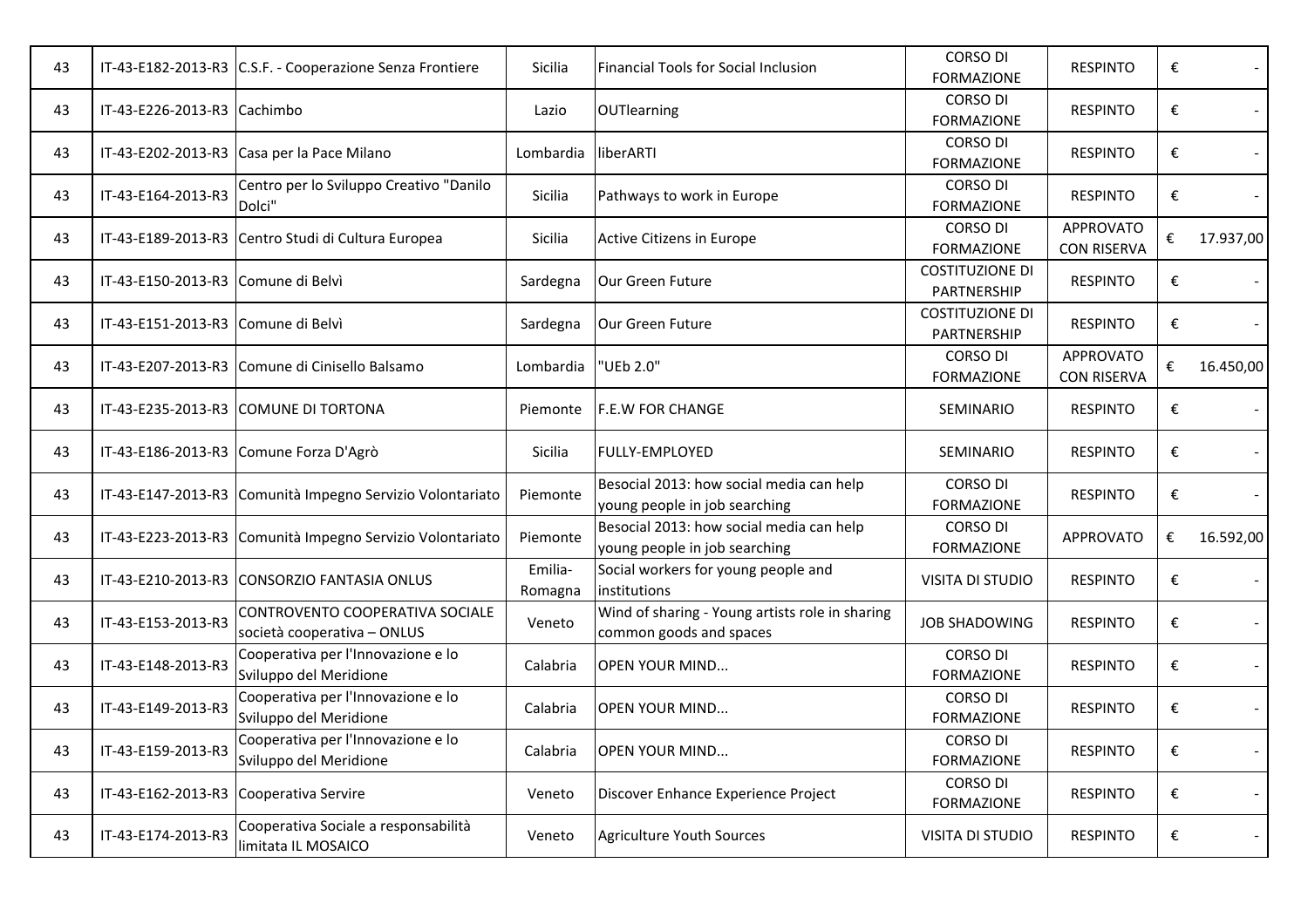| 43 |                             | IT-43-E188-2013-R3 Cooperativa sociale Muovimente              | Lazio              | Special Effect(s)                                                                                                                                       | <b>CORSO DI</b><br><b>FORMAZIONE</b>  | <b>APPROVATO</b>                       | € | 21.833,00                |
|----|-----------------------------|----------------------------------------------------------------|--------------------|---------------------------------------------------------------------------------------------------------------------------------------------------------|---------------------------------------|----------------------------------------|---|--------------------------|
| 43 | IT-43-E216-2013-R3 CRUDO    |                                                                | Emilia-<br>Romagna | WORD OF MOUTH - A TRAINING COURSE<br>ABOUT FOOD EDUCATION THROUGH ART AND<br>NON-FORMAL EDUCATION                                                       | CORSO DI<br><b>FORMAZIONE</b>         | <b>RESPINTO</b>                        | € |                          |
| 43 | IT-43-E141-2013-R3 EURO-NET |                                                                | Basilicata         | Broadcast Your Youth Emplyoment-Radio!                                                                                                                  | <b>CORSO DI</b><br><b>FORMAZIONE</b>  | <b>RESPINTO</b>                        | € |                          |
| 43 | IT-43-E196-2013-R3          | Federazione Sociale Italiana per le<br>Disabilità              | Sicilia            | Connecting Europe for disability                                                                                                                        | <b>COSTITUZIONE DI</b><br>PARTNERSHIP | <b>RESPINTO</b>                        | € |                          |
| 43 |                             | IT-43-E142-2013-R3   Ferfilò Associazione Culturale            | Emilia-<br>Romagna | YET! Youth Empowerment through Theatre                                                                                                                  | <b>CORSO DI</b><br><b>FORMAZIONE</b>  | <b>RESPINTO</b>                        | € |                          |
| 43 | IT-43-E211-2013-R3          | FONDAZIONE GIOVANNI E FRANCESCA<br><b>FALCONE</b>              | Sicilia            | Promoting citizenship and preventing juvenile<br>crime                                                                                                  | <b>VISITA DI STUDIO</b>               | <b>RESPINTO</b>                        | € |                          |
| 43 |                             | IT-43-E154-2013-R3 FUTURA SOC. CONS. R.L.                      | Emilia-<br>Romagna | SPirit of Initiative, Creativity and<br>entrepreneurship for youth Employability                                                                        | <b>VISITA DI STUDIO</b>               | <b>RESPINTO</b>                        | € |                          |
| 43 |                             | IT-43-E146-2013-R3 GreenRope Gruppo Informale                  | Puglia             | <b>Nature Guardians</b>                                                                                                                                 | <b>COSTITUZIONE DI</b><br>PARTNERSHIP | <b>RESPINTO</b>                        | € |                          |
| 43 | IT-43-E215-2013-R3          | GSI - Gruppi di Solidarietà Internazionale<br><b>ITALIA</b>    | Umbria             | Animatori giovanili, istruzioni per l'uso                                                                                                               | <b>INCONTRO DI</b><br>VALUTAZIONE     | <b>RESPINTO</b>                        | € |                          |
| 43 | IT-43-E173-2013-R3          | H.R.Y.O. Human Rights Youth<br>Organization                    | Sicilia            | Gender Rights for Better Society                                                                                                                        | <b>CORSO DI</b><br><b>FORMAZIONE</b>  | <b>RESPINTO</b>                        | € |                          |
| 43 | IT-43-E191-2013-R3          | H.R.Y.O. Human Rights Youth<br>Organizations                   | Sicilia            | Social Inteligence                                                                                                                                      | <b>CORSO DI</b><br><b>FORMAZIONE</b>  | <b>RESPINTO</b>                        | € |                          |
| 43 | IT-43-E156-2013-R3          | Hermete Società Cooperativa Sociale<br>Onlus                   | Veneto             | Youth on the road                                                                                                                                       | <b>CORSO DI</b><br><b>FORMAZIONE</b>  | <b>RESPINTO</b>                        | € |                          |
| 43 |                             | IT-43-E204-2013-R3  Istituto per gli Studi sui Servizi Sociali | Lazio              | IntegrART: Integrating through art and<br>representation - Story telling, video and<br>theatre when working with migrant and<br>second generation youth | <b>CORSO DI</b><br><b>FORMAZIONE</b>  | <b>APPROVATO</b><br><b>CON RISERVA</b> | € | 17.436,00                |
| 43 | IT-43-E219-2013-R3          | Join Associazione                                              | Puglia             | Sport 4 Life                                                                                                                                            | SEMINARIO                             | <b>RESPINTO</b>                        | € |                          |
| 43 | IT-43-E180-2013-R3 JUMP IN  |                                                                | Puglia             | partecipAction                                                                                                                                          | SEMINARIO                             | <b>RESPINTO</b>                        | € |                          |
| 43 | IT-43-E227-2013-R3          | Land Art Gruppo Informale                                      | Puglia             | <b>Embedded Conflict Management</b>                                                                                                                     | <b>CORSO DI</b><br><b>FORMAZIONE</b>  | <b>RESPINTO</b>                        | € | $\overline{\phantom{a}}$ |
| 43 | IT-43-E236-2013-R3          | Maglab associazione di promozione<br>sociale                   | Abruzzo            | Impronte - Gender and Performance                                                                                                                       | SEMINARIO                             | <b>RESPINTO</b>                        | € |                          |
| 43 | IT-43-E229-2013-R3          | Mine Vaganti European Youth Group                              | Sardegna           | Validate Non Formal Education!                                                                                                                          | <b>COSTITUZIONE DI</b><br>PARTNERSHIP | <b>RESPINTO</b>                        | € | $\overline{\phantom{a}}$ |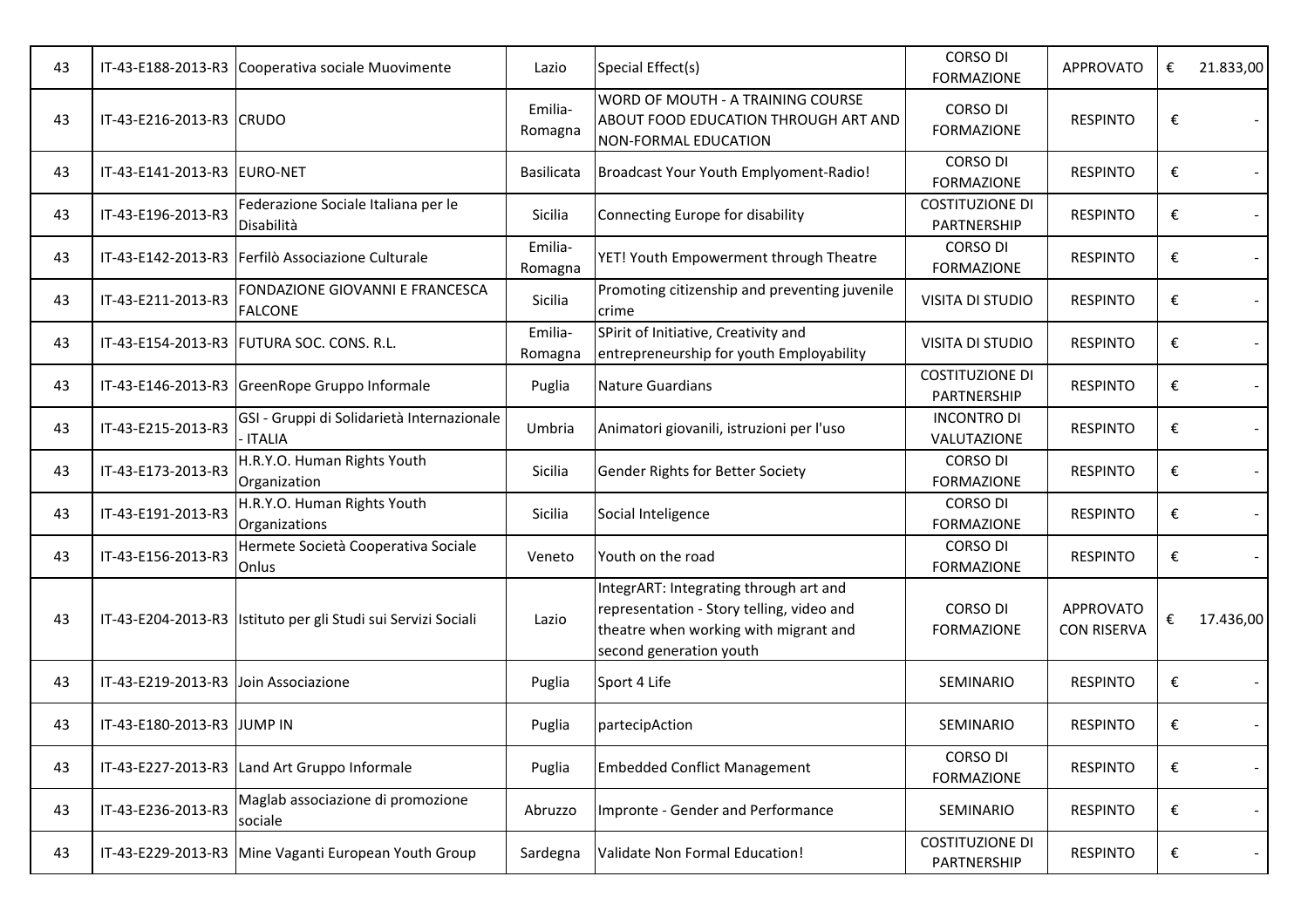| 43 | IT-43-E193-2013-R3 Municipale Teatro |                                                          | Piemonte           | Borgo maceria                                                                                                                                                                                                    | <b>COSTITUZIONE DI</b><br>PARTNERSHIP | <b>RESPINTO</b>                        | € |                |
|----|--------------------------------------|----------------------------------------------------------|--------------------|------------------------------------------------------------------------------------------------------------------------------------------------------------------------------------------------------------------|---------------------------------------|----------------------------------------|---|----------------|
| 43 |                                      | IT-43-E224-2013-R3 Municipality of Monza                 | Lombardia          | Young Facilitators-networkers                                                                                                                                                                                    | <b>CORSO DI</b><br><b>FORMAZIONE</b>  | <b>RESPINTO</b>                        | € |                |
| 43 |                                      | IT-43-E231-2013-R3   Municipality of Sabbioneta          | Lombardia          | Upgrade! Seminar on quality in youth work                                                                                                                                                                        | SEMINARIO                             | <b>RESPINTO</b>                        | € |                |
| 43 | IT-43-E238-2013-R3 MV International  |                                                          | Sardegna           | <b>Green Power</b>                                                                                                                                                                                               | <b>COSTITUZIONE DI</b><br>PARTNERSHIP | <b>RESPINTO</b>                        | € |                |
| 43 | IT-43-E218-2013-R3 Net in Action     |                                                          | Emilia-<br>Romagna | <b>NEXT STEP</b>                                                                                                                                                                                                 | <b>COSTITUZIONE DI</b><br>PARTNERSHIP | <b>APPROVATO</b><br><b>CON RISERVA</b> | € | 23.206,00      |
| 43 |                                      | IT-43-E192-2013-R3 Next Stop Europe Gruppo Informale     | Emilia-<br>Romagna | The Eco-Culture PBA                                                                                                                                                                                              | <b>COSTITUZIONE DI</b><br>PARTNERSHIP | <b>RESPINTO</b>                        | € |                |
| 43 |                                      | IT-43-E183-2013-R3   Paradiso Ritrovato APS              | Piemonte           | Enhance Youth Empowerment for<br>Sustainability - Training Course                                                                                                                                                | <b>CORSO DI</b><br><b>FORMAZIONE</b>  | <b>RESPINTO</b>                        | € |                |
| 43 | IT-43-E168-2013-R3 Per Esempio       |                                                          | Sicilia            | Take your chance!                                                                                                                                                                                                | <b>CORSO DI</b><br><b>FORMAZIONE</b>  | <b>RESPINTO</b>                        | € |                |
| 43 | IT-43-E206-2013-R3 Per Esempio       |                                                          | <b>Sicilia</b>     | DADAA! - Develop Artisitic, Dancing and Acting<br>Abilities!                                                                                                                                                     | SEMINARIO                             | <b>RESPINTO</b>                        | € |                |
| 43 | IT-43-E209-2013-R3 Per Esempio       |                                                          | Sicilia            | DADAA! - Develop Artisitic, Dancing and Acting<br>Abilities!                                                                                                                                                     | SEMINARIO                             | <b>RESPINTO</b>                        | € |                |
| 43 |                                      | IT-43-E208-2013-R3 Pizzo prima di tutto Gruppo Informale | Calabria           | EUROPE 2020: new opportunities for facing the<br>Youth Unemployment                                                                                                                                              | <b>CORSO DI</b><br><b>FORMAZIONE</b>  | <b>RESPINTO</b>                        | € |                |
| 43 | IT-43-E161-2013-R3                   | Prisma società cooperativa sociale<br>consortile         | Veneto             | 'All Right for European Rights!" - partnership<br>building seminar on recognition of rights and<br>responsibilities of European Citizens locally<br>and European level through social media as<br>tool for activ | <b>COSTITUZIONE DI</b><br>PARTNERSHIP | <b>APPROVATO</b>                       | € | 19.044,00      |
| 43 | IT-43-E166-2013-R3                   | Promozione Interanzionale Sicilia-<br>Mondo              | Sicilia            | Perform Your Life: Training of Trainers on<br>Social Entrepreneurship                                                                                                                                            | <b>CORSO DI</b><br><b>FORMAZIONE</b>  | <b>RESPINTO</b>                        | € |                |
| 43 |                                      | IT-43-E213-2013-R3   Provincia del Verbanio Cusio Ossola | Piemonte           | TRADITIONAL crafts NEW tools for<br>entrepreneurship&intergenerational education                                                                                                                                 | <b>CORSO DI</b><br><b>FORMAZIONE</b>  | <b>RESPINTO</b>                        | € |                |
| 43 |                                      | IT-43-E140-2013-R3 Raise me Up Gruppo Informale          | Piemonte           | Snapshot                                                                                                                                                                                                         | <b>CORSO DI</b><br><b>FORMAZIONE</b>  | <b>RESPINTO</b>                        | € | $\blacksquare$ |
| 43 | IT-43-E195-2013-R3 SCAMBIEUROPEI     |                                                          | Marche             | Youth for sport in Action                                                                                                                                                                                        | <b>CORSO DI</b><br><b>FORMAZIONE</b>  | <b>RESPINTO</b>                        | € | $\sim$         |
| 43 |                                      | IT-43-E237-2013-R3 SEEDS - Società cooperativa sociale   | Campania           | RECLAIM THE FIELDS                                                                                                                                                                                               | VISITA DI STUDIO                      | <b>RESPINTO</b>                        | € | $\sim$         |